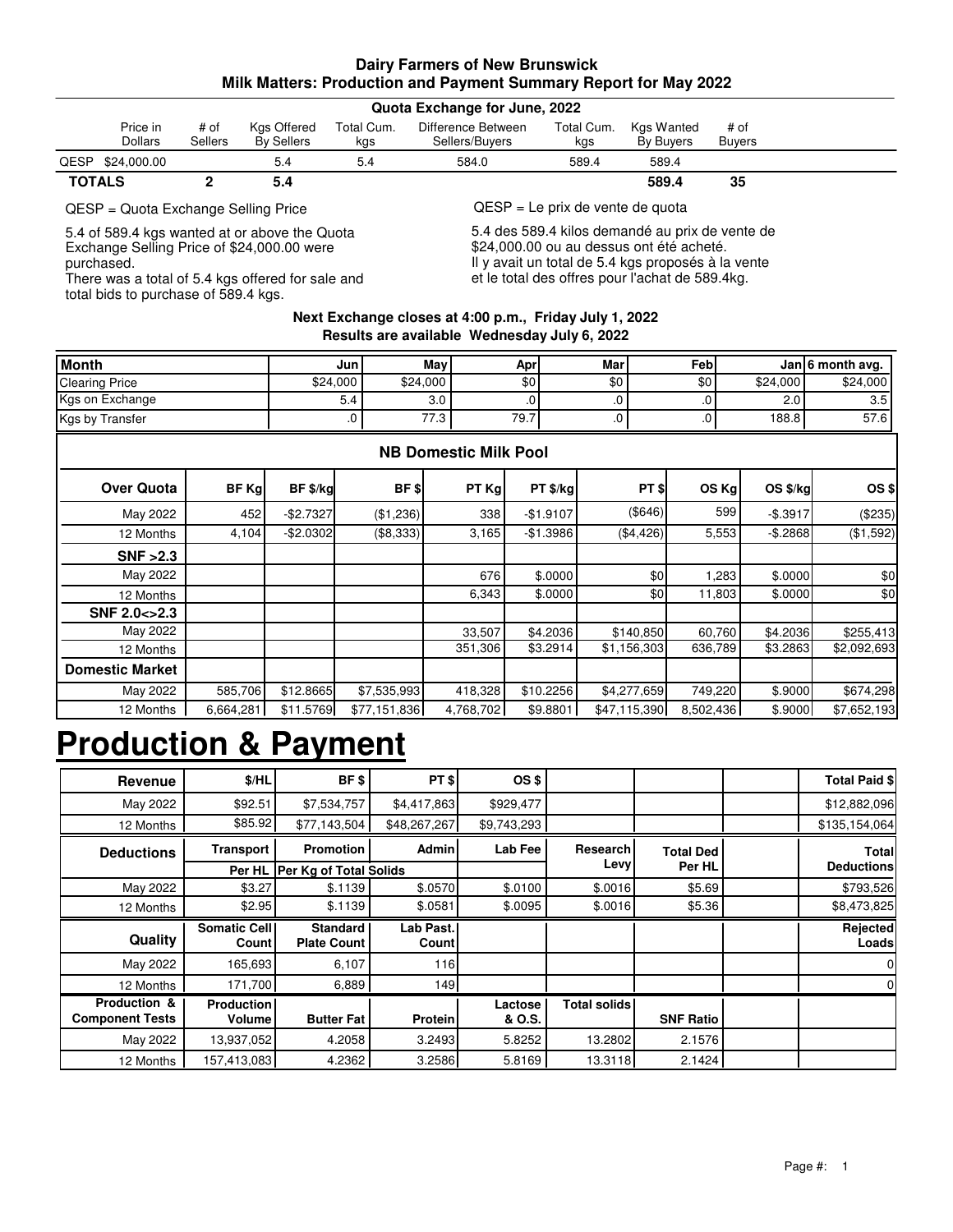

# **Credits**